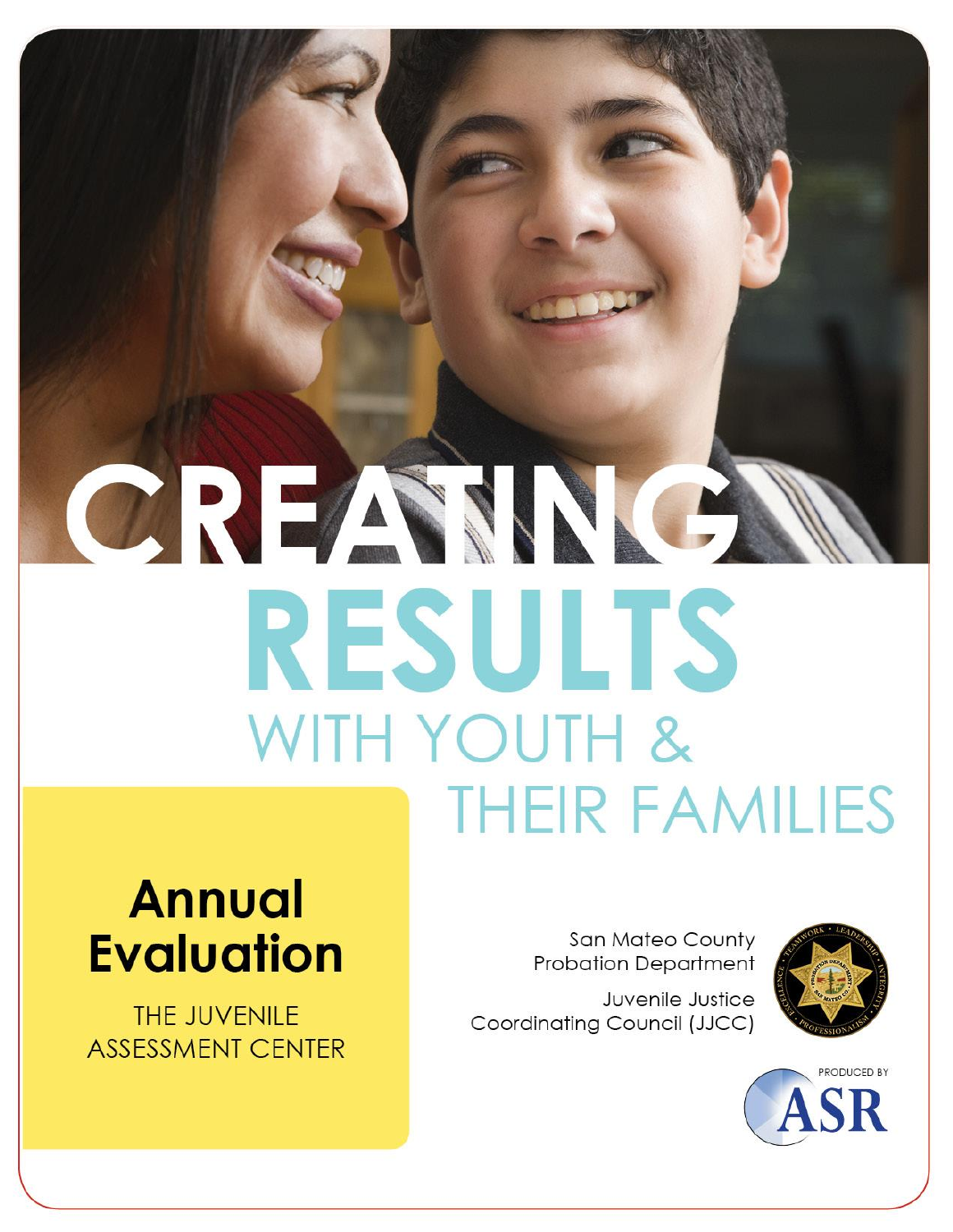## **TABLE OF CONTENTS**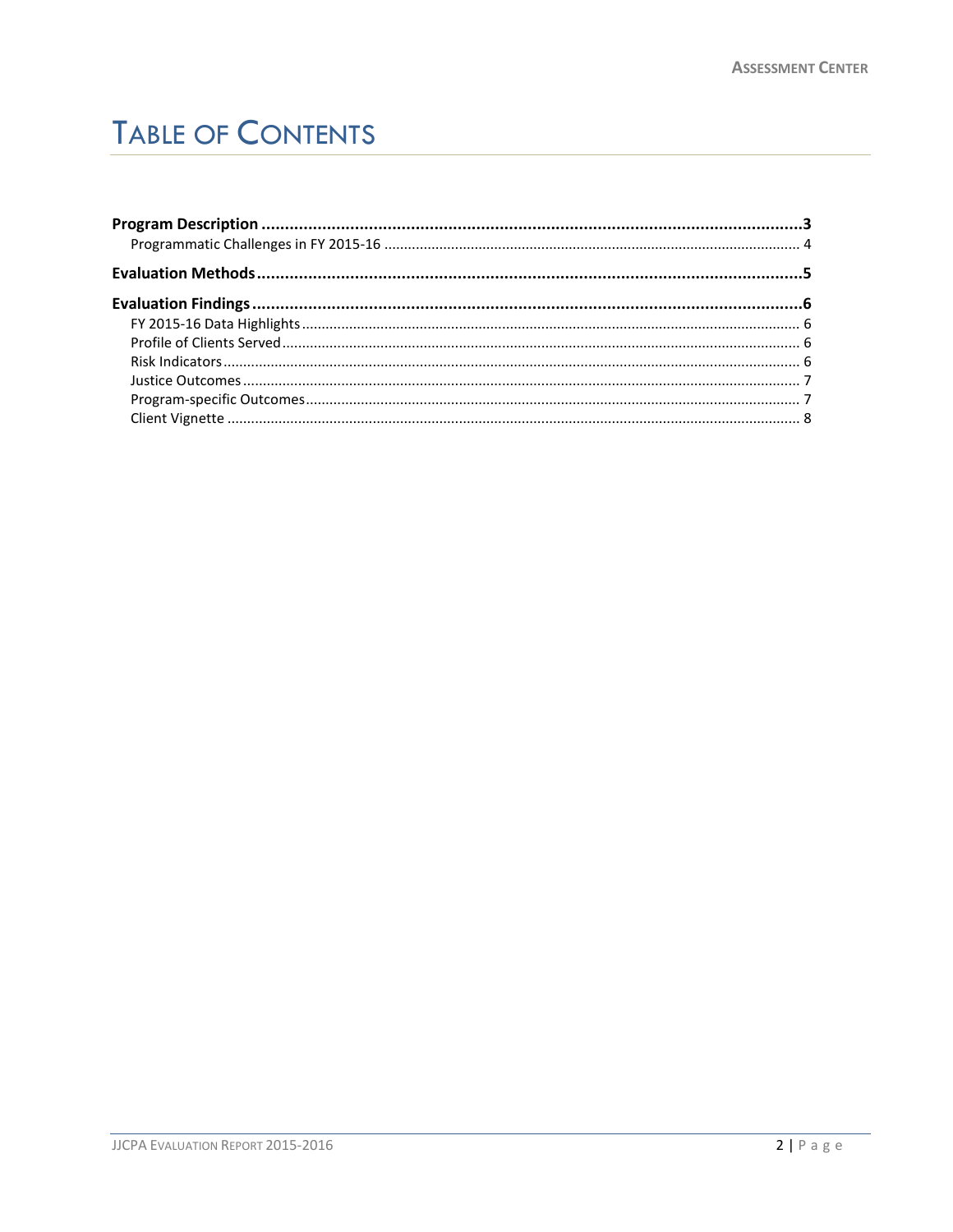## <span id="page-2-0"></span>PROGRAM DESCRIPTION

The Juvenile Assessment Center provides a primary point of entry for intake and assessment of youth who have come in contact with the juvenile justice system via law enforcement, including but not limited to, youth who participate in JJCPA programs. At the Assessment Center, youth receive a multidisciplinary team risk/needs assessment, including screening for mental health, substance abuse, and other significant risk factors. Background checks from multiple agencies including Child Protective Services, Mental Health, and Juvenile Justice are conducted. Based on the assessment findings, a recommendation that includes a balance of accountability and support/treatment services is discussed with the family. Recommendations are also made to the Juvenile Court if release from custody is appropriate. Diversion-eligible youth can be referred to a range of programs and services including the Petty Theft Program, Juvenile Mediation Program, Victim Impact Awareness Program, and Traffic Court; youth may also be placed on shorter-term (3 months) or longer-term (6 months) supervised Probation Diversion contracts.

It is important to note that Assessment Center services are provided to other youth in addition to those reported in this report. Services are largely intended to be brief and to link youth with appropriate community resources to avoid formal court proceedings where possible and to focus probation efforts on those youth who are at higher risk to reoffend. Some immediate bridging services are available for youth in crisis in order to stabilize a family and optimize its chances for success.

In FY 2015-16, the Assessment Center screened and managed approximately 1,991 cases which include "602" youth (formal wards of the Court or those who have committed criminal law offenses) and "601" youth (those who have issues of truancy, runaway history, or out-of-control behavior at home and/or in school). Table 1 presents the extent of these services and how youth cases have been triaged since 2011.

| <b>Case Triage Dispositions</b>                                                      | <b>FY 11-12</b> | <b>FY 12-13</b> | <b>FY 13-14</b> | <b>FY 14-15</b> | <b>FY 15-16</b> |
|--------------------------------------------------------------------------------------|-----------------|-----------------|-----------------|-----------------|-----------------|
| Number of cases screened and managed                                                 | 1,942           | 2,152           | 2,152           | 1,491           | 1,991           |
| <b>Triage Results:</b>                                                               |                 |                 |                 |                 |                 |
| Mandatory court cases                                                                | 514             | 455             | 307             | 325             | 348             |
| Booked into secure custody                                                           | 342             | 322             | 217             | 235             | 213             |
| Placed in Petty Theft Program                                                        | 126             | 110             | 97              | 143             | 73              |
| Placed in Juvenile Mediation/Victim Impact<br>Awareness Program                      | 145             | 239             | 89              | 116             | 102             |
| Screened and referred to Traffic Court                                               | 210             | 234             | 137             | 60              | 75              |
| Referred back to youth's county of residence                                         | ---             | 41              | 52              | 85              | 52              |
| Families with "601" youth at risk served<br>through the Youth Outreach Pilot Program | 109             | 129             | 180             | 740             | 225             |
| Criminal background checks                                                           | 167             | 321             | 221             | 221             | 225             |
| Alcohol and Drug assessment                                                          | 92              | 93              | 37              | 8               | 25              |
| Brief intervention services to increase<br>engagement in treatment                   | 34              | 12              | 3               | 13              | 2               |
| Received letter of reprimand                                                         | 30              | 32              | 71              | 41              | 32              |
| Juvenile record sealing application evaluated<br>for submission to the Court         | 143             | 138             | 131             | 113             | 86              |
| Assessed and placed on diversion contracts                                           | 156             | 91              | 68              | 115             | 40              |

#### Table 1. **Disposition of cases triaged by the Assessment Center, 2011-2016**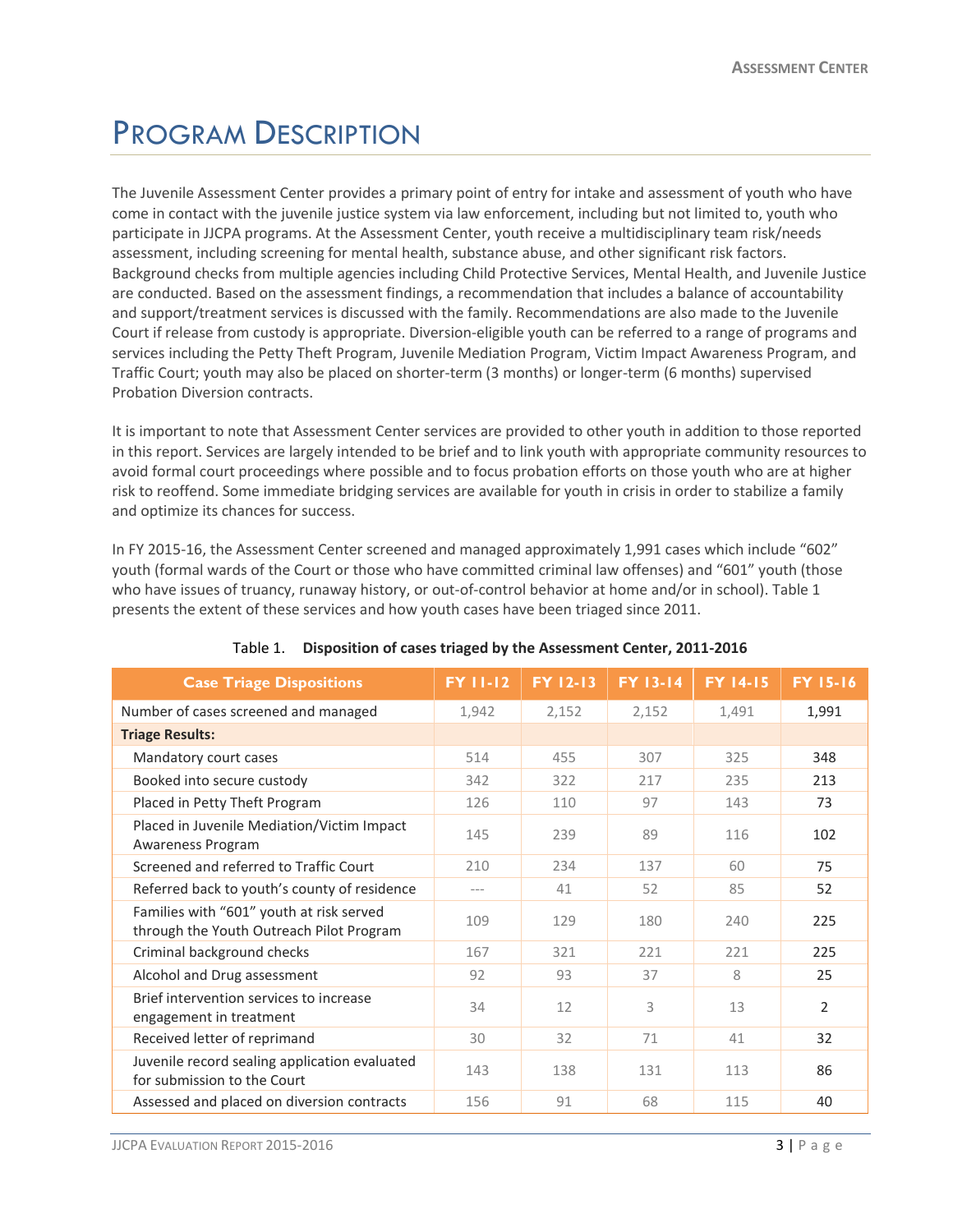#### <span id="page-3-0"></span>Programmatic Challenges in FY 2015-16

Due to budgetary constraints and department reorganization, there was a decrease in the number of Deputy Probation Officers (DPO) assigned to the Assessment Center (from 8 full-time positions to 5.5) during FY 2010-11. Between FY 2011-12 and FY 2014-15, the number of DPOs fluctuated between 4.5 and 5.5, with 5.0 DPOs assigned last year. In FY 2015-16, the unit lost one full-time Probation Officer and one full-time Group Supervisor as the department down-sized.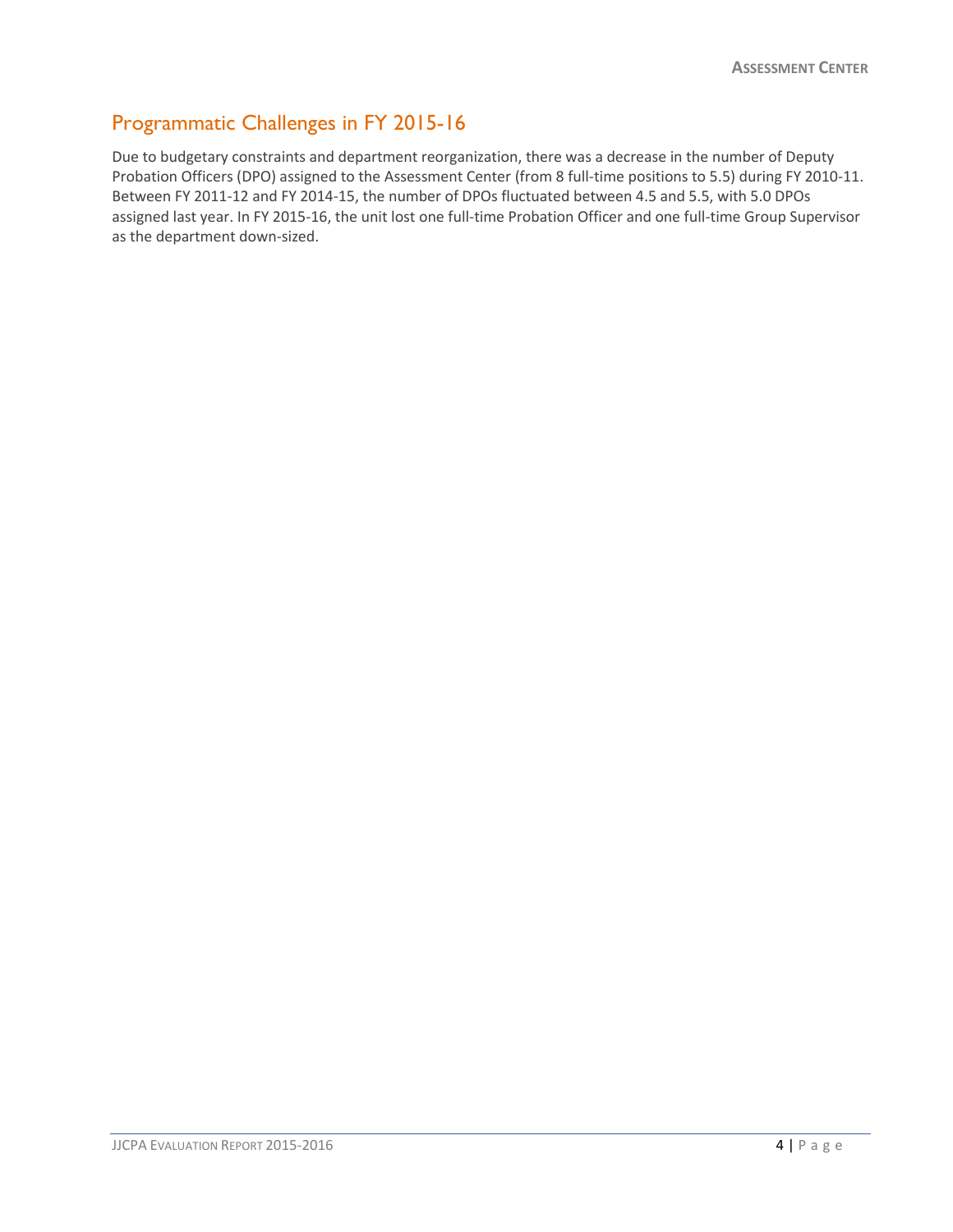## <span id="page-4-0"></span>EVALUATION METHODS

Programs funded by San Mateo County Juvenile Probation (SMCJP) monitor their programs and report client, service and outcome data to the department and its evaluator, Applied Survey Research (ASR). The methods and tools used to collect this data are described below:

*Clients and Services*—Grantee programs collected and entered demographic (e.g., gender, race/ethnicity) and service data (e.g., types and hours of service) for individual clients and entered these in their own data systems prior to transferring the data to ASR for analysis.

*Risk Factors***—**In FY 2015-16, SMCJP implemented two new measures of client risk level, the pre-JAIS and the CANS. Funded programs were asked to complete these measures with existing clients beginning January 2016 and at intake with all new clients subsequently. The Assessment Center only collects the pre-JAIS.

 The **Juvenile Assessment and Intervention System** (JAIS) is a risk, strength and needs assessment designed to assist workers to effectively and efficiently supervise youth, both in institutional settings and in the community. It is reliable and has been validated across ethnic and gender groups. The JAIS consists of a brief prescreen assessment (**pre-JAIS**) in addition to full assessment and reassessment components; SMCJP has elected to administer the pre-JAIS to provide an initial indicator of recidivism risk. The pre-JAIS consists of 8 (girls) or 10 (boys) items and yields an overall risk level of low, moderate, or high.

*Outcomes*—In FY 2015-16, the Assessment Center collected the following outcome measures:

- JJCPA-funded programs are also required to report data on the following six mandated justice-related outcomes for program participants: 1) arrest rate, 2) incarceration rate, 3) probation violation rate, 4) probation completion rate, 5) court-ordered restitution completion rate and 6) court-ordered community service completion rate. San Mateo County has elected to report these outcomes at 180 days post-entry with the reference group being the past year's cohort of program participants (i.e., whose six-month milestone occurred in FY 2015-16).
- Additionally, many programs elected to collect their own program-specific outcome data. The Assessment Center collects two additional measures to track progress on its goal of reducing the 1) number and 2) length of juvenile hall stays.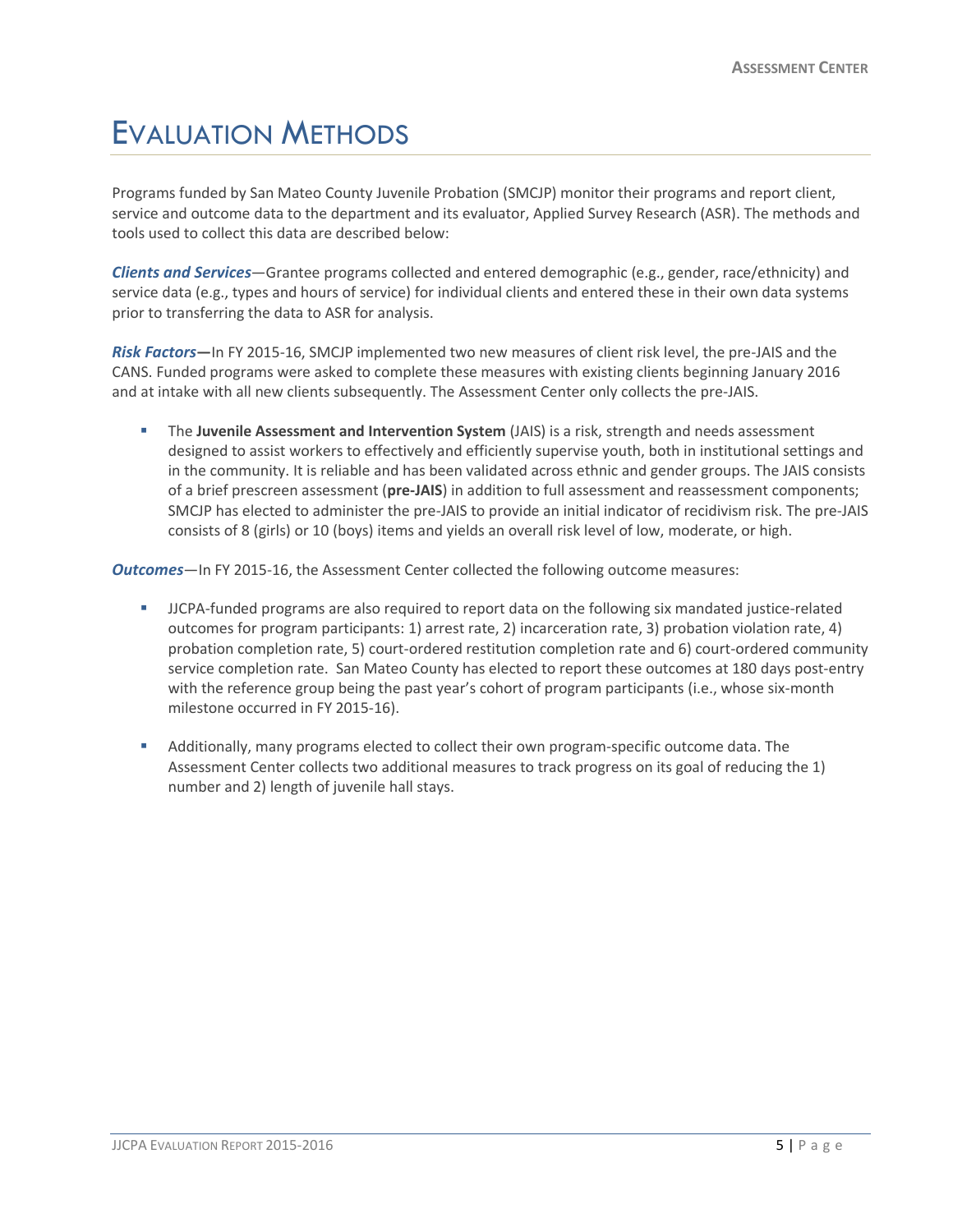## <span id="page-5-0"></span>EVALUATION FINDINGS

#### <span id="page-5-1"></span>FY 2015-16 Data Highlights

- The number of clients served decreased by more than 21% compared to last year continuing a downward trend over the last 5 years, although the Assessment Center triaged nearly 2,000 youth, a 34% increase from FY 2014-15 but similar to the three years prior to that (see Table 1)
- Most participants were at low risk, but about one third (35%) had moderate to high levels of criminogenic risk on the pre-JAIS, and 30-40% had substance and/or school problems at program entry

#### <span id="page-5-2"></span>Profile of Clients Served

This year Assessment Center served 332 youth, all of whom had demographic data (see Table 2). A majority of participants were male (66%) and identified predominantly as Latino (62%), followed by White/Caucasian (15%), Filipino/Pacific Islander (9%) and Black/African American (9%). The average age of clients was 15.7 years. Data on hours of services provided were unavailable due to a change in data recording procedures that occurred at the beginning of 2015. Data was available on dates of program entry and exit, as well as types of supplemental services provided, which were primarily Risk (29%), Individualized Treatment Plan (10%), and Mental Health (5%).

| <b>Metric</b>                                                                                                                                                  | <b>FY 11-12</b>                                               | FY 12-13 | <b>FY 13-14</b> | <b>FY 14-15</b> | <b>FY 15-16</b>  |
|----------------------------------------------------------------------------------------------------------------------------------------------------------------|---------------------------------------------------------------|----------|-----------------|-----------------|------------------|
| <b>Clients &amp; Services</b>                                                                                                                                  |                                                               |          |                 |                 |                  |
| Number of clients served                                                                                                                                       | 580                                                           | 504      | 454             | 423             | 332              |
| Average number of hours of service                                                                                                                             | 6.7                                                           | 8.4      | 8.3             | 7.0             | N/A <sup>a</sup> |
| Average time in the program (months)                                                                                                                           | 1.7                                                           | 2.1      | 2.3             | 3.0             | 2.4              |
| <b>Risk Indicators</b>                                                                                                                                         |                                                               |          |                 |                 |                  |
| Pre-JAIS Risk Level <sup>b</sup>                                                                                                                               |                                                               |          |                 |                 |                  |
| Low                                                                                                                                                            |                                                               |          |                 |                 | 65%              |
| Moderate                                                                                                                                                       |                                                               |          |                 |                 | 29%              |
| High                                                                                                                                                           |                                                               |          |                 | 6%              |                  |
| Risk Indicators at Program Entry <sup>c</sup>                                                                                                                  | Data not collected in prior fiscal years<br>31%<br>32%<br>41% |          |                 |                 |                  |
| Alcohol or drug problem                                                                                                                                        |                                                               |          |                 |                 |                  |
| Attendance problem                                                                                                                                             |                                                               |          |                 |                 |                  |
| Suspension/expulsion in past year                                                                                                                              |                                                               |          |                 |                 |                  |
| <sup>a</sup> Units of service data were unavailable, $\frac{b}{n}$ n = 248 clients with pre-JAIS data, $\frac{c}{n}$ n = 332 clients with risk indicator data. |                                                               |          |                 |                 |                  |

#### Table 2. **Client Demographics, FY 2015-16**

<sup>a</sup> Units of service data were unavailable.  $b$  n = 248 clients with pre-JAIS data.  $c$  n = 332 clients with risk indicator data.

#### <span id="page-5-3"></span>Risk Indicators

In FY 2015-16, the Assessment Center served clients across the risk spectrum. The 248 participants assessed with the pre-JAIS had criminogenic risk levels predominantly at the Low (65%) and Moderate (29%) levels. In addition, nearly one third of all participants had an alcohol or drug problem (31%) or an attendance problem (32%) at program entry, and two-fifths (41%) had been suspended or expelled from school in the past year.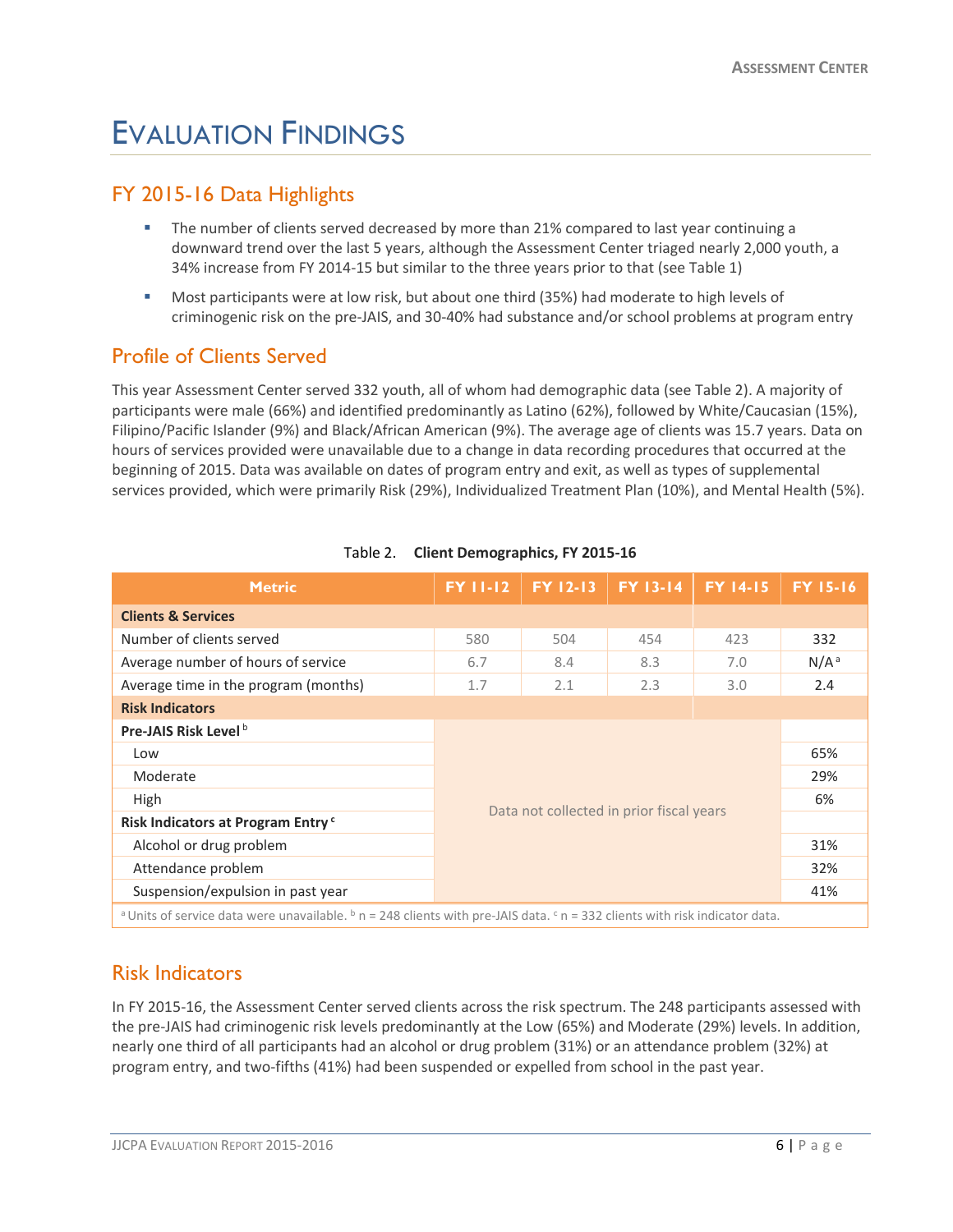#### <span id="page-6-0"></span>**Justice Outcomes**

Table 3 presents Justice-related outcomes for 317 youth whose six month post-entry evaluation milestone occurred in FY 2015-16. Thus, data presented in this section are for youth who enrolled in the program in the 2015 calendar year. Only 4 youth were on formal probation at program entry, and only 33% of the cases (83) had escalated to formal probation at six months after entry. Rates for Arrests and Incarcerations decreased slightly and the rate of Probation Violations (PVNs) increased slightly compared to FY 2014-15. No youth completed court-ordered Probation, Restitution nor Community Service this year, though sample sizes were very small which can lead to unstable results.

| <b>Metric</b>                                                                                                                       | <b>FY 11-12</b> | <b>FY 12-13</b> | <b>FY 13-14</b> | <b>FY 14-15</b> | <b>FY 15-16</b> |
|-------------------------------------------------------------------------------------------------------------------------------------|-----------------|-----------------|-----------------|-----------------|-----------------|
| <b>Outcomes</b>                                                                                                                     |                 |                 |                 |                 |                 |
| Justice Outcomes <sup>a</sup>                                                                                                       |                 |                 |                 |                 |                 |
| Arrests (for a new law violation)                                                                                                   | 16%             | 10%             | 14%             | 24%             | 21%             |
| Incarcerations                                                                                                                      | 13%             | 9%              | 13%             | 21%             | 20%             |
| Probation violations                                                                                                                | 19%             | 14%             | 18%             | 29%             | 33%             |
| Completed court-ordered probation                                                                                                   | $0\%$           | 1%              | 4%              | $0\%$           | 0%              |
| Completed court-ordered restitution                                                                                                 | 17%             | 5%              | 16%             | 33%             | 0%              |
| Completed court-ordered community service                                                                                           | 11%             | 2%              | 9%              | N/A             | 0%              |
| <b>Program-specific Outcomes</b>                                                                                                    |                 |                 |                 |                 |                 |
| Average Daily Population in Juvenile Hall                                                                                           | 123             | 111             | 87              | 88              | 78              |
| a Sample sizes vary for each FY and indicator: for FY 2016, n = 317 for Arrests and Incarcerations, n = 83 for Probation Violations |                 |                 |                 |                 |                 |

|  |  |  | Table 3. Justice and Program-Specific Outcomes, FY 2015-16 |  |  |
|--|--|--|------------------------------------------------------------|--|--|
|--|--|--|------------------------------------------------------------|--|--|

<sup>a</sup> Sample sizes vary for each FY and indicator; for FY 2016, n = 317 for Arrests and Incarcerations, n = 83 for Probation Violations and Completed Probation,  $n = 9$  for Completed Restitution, and  $n = 3$  for Completed Community Service.

#### <span id="page-6-1"></span>Program-specific Outcomes

One of the goals of the Assessment Center is to reduce the number and length of juvenile hall stays. The result for the local outcome shows a generally steady decrease since FY 2008-09 (see Figure 1). Between 2014-2015 and 2015-2016, the average number of youth in juvenile hall declined 11% to 78. There are a number of factors that could possibly influence this declining trend (e.g., decrease in crime overall, fewer bookings for less serious offenders, etc.), though Assessment Center is unable to say with certainty which factor is most influential. Though fewer youth are being served, the needs of youth entering Juvenile Hall are complex and require high amounts of resources and supervision.



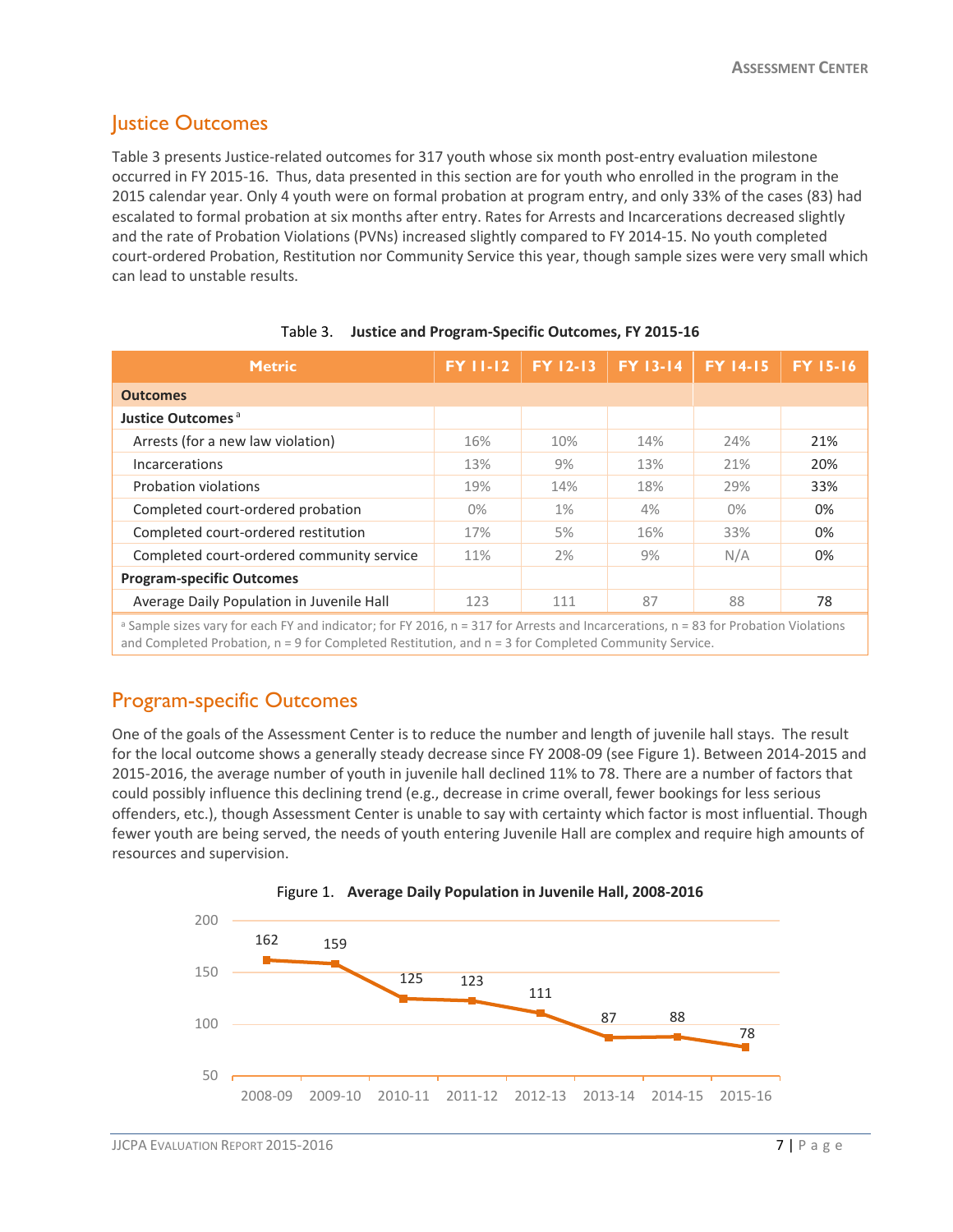#### <span id="page-7-0"></span>Client Vignette

Assessment Center staff provided the following client vignette to help illustrate the extent to which its services impacted its clients.

| <b>Name of focus client:</b>                                                                                                           | Youth's name is confidential.                                                                                                                                                                                                                                                                                                                                                                                                                                                                                                                                                                                                                                                                                                                                                                                                                                                                              |
|----------------------------------------------------------------------------------------------------------------------------------------|------------------------------------------------------------------------------------------------------------------------------------------------------------------------------------------------------------------------------------------------------------------------------------------------------------------------------------------------------------------------------------------------------------------------------------------------------------------------------------------------------------------------------------------------------------------------------------------------------------------------------------------------------------------------------------------------------------------------------------------------------------------------------------------------------------------------------------------------------------------------------------------------------------|
| Age and sex of client:                                                                                                                 | The youth is a 15 year old female.                                                                                                                                                                                                                                                                                                                                                                                                                                                                                                                                                                                                                                                                                                                                                                                                                                                                         |
| <b>Reason for referral:</b>                                                                                                            | The youth was referred to the probation department for Assault &<br>Battery.                                                                                                                                                                                                                                                                                                                                                                                                                                                                                                                                                                                                                                                                                                                                                                                                                               |
| <b>Client's behavior, affect</b><br>and appearance when<br>they first started your<br>program:                                         | When the youth was first placed on informal contract, the youth<br>appeared to be manipulative as she would take advantage that her<br>parents had poor communication with each other. The youth had poor<br>communication with her parents and with Community Worker Acevedo,<br>she skipped class and counseling sessions, and did not follow curfew. The<br>youth's mother described her as being out of control and aggressive.                                                                                                                                                                                                                                                                                                                                                                                                                                                                        |
| What activities did your<br>client engage in and was<br>their engagement<br>consistent?                                                | The youth attended and completed Victim Impact Awareness (VIA)<br>Classes. The youth attended individual and group sessions at E1 Centro<br>de Libertad for Anger Management and Alcohol and Drug Counseling. The<br>youth was required to enroll or continue to participate in a "pro-social"<br>activity. The youth enrolled in boxing at Gladiators Boxing Gym and<br>trained 3 to 4 times a week.                                                                                                                                                                                                                                                                                                                                                                                                                                                                                                      |
| Describe client's affect,<br>behavior or appearance<br>toward the end of your<br>program, noting any<br>ways in which they<br>changed. | Toward the end of the youth's contract, the youth has become more<br>responsible, active, determined to work toward her career goals, and has<br>improved her communication with her parents. The youth's<br>communication with Community Worker Acevedo also improved<br>significantly.                                                                                                                                                                                                                                                                                                                                                                                                                                                                                                                                                                                                                   |
| What did your client<br>learn as a result of this<br>program?                                                                          | During an office visit the youth tested positive for marijuana, but<br>thereafter tested negative every month. As a result of being on informal<br>probation the youth learned to control her urge to smoke marijuana. The<br>youth has focused her attention in achieving her goals and understands<br>that drugs will take her nowhere. According to Manuel Ebejer at El Centro<br>de Libertad, the youth developed a good time out plan to reduce high risk<br>situations. The youth aspires to one day work in law enforcement.                                                                                                                                                                                                                                                                                                                                                                        |
| What is your client doing<br>differently in their life as<br>a result of the program?                                                  | The youth is staying busy with her boxing classes at Gladiators Boxing<br>Gym. The youth reported that she plans to continue her boxing classes<br>and is excited to participate in a competition in the future. The youth<br>appeared motivated in continuing the sport of boxing.<br>The youth expressed an interested in finding employment. Her<br>community worker referred the youth to Jobs for Youth. There the youth<br>will learn how to write a resume, gain interviewing skills and receive job<br>referrals. The youth was excited to attend the Jobs for Youth Preparation<br>Workshop.<br>The youth has made great improvement toward her communication with<br>her parents. The youth informs her father when she has arrived at her<br>mother's house so that her father does not worry and inclusively send<br>him a picture to show that she is okay. The youth's parents reported that |